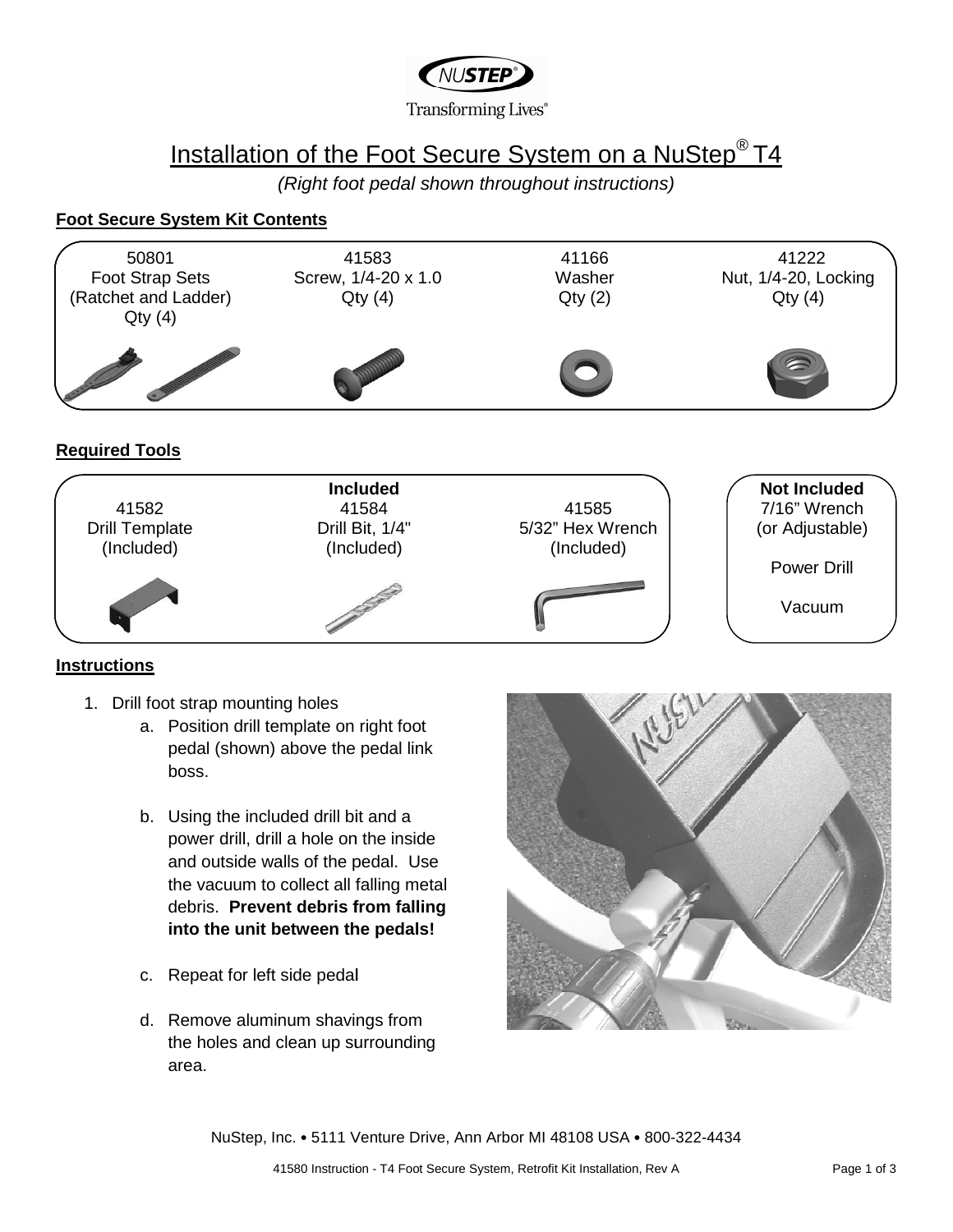

Transforming Lives<sup>®</sup>

- 2. Install ratchet and ladder straps
	- a. Place screws into the hole holes facing outward
	- b. Install (2) inward facing ladder straps onto the screw on the inside of the pedal II (2) inward facing ladder straps<br>the screw on the inside of the<br>I<br>II nut onto the screw and lightly<br>en until the joint is snug. (ability
	- c. Install nut onto the screw and lightly tighten until the joint is snug. (ability to rotate straps with a light force)
	- d. Install (2) outward facing facing ratchet straps onto the screw, making sure that the outside strap is installed through the **3 rd HOLE (or 1 st or 2nd for a larger shoe)**
	- e. Install washer (outboard side only)
	- f. Install nut onto the screw and lightly tighten until the joint is snug. (ability to rotate with a light force)
	- g. Repeat installation for left pedal



Right Foot Pedal Shown **Ratchet Straps on outside**





NuStep, Inc. • 5111 Venture Drive, Ann Arbor MI 48108 MI 48108 USA • 800-322-4434 4434